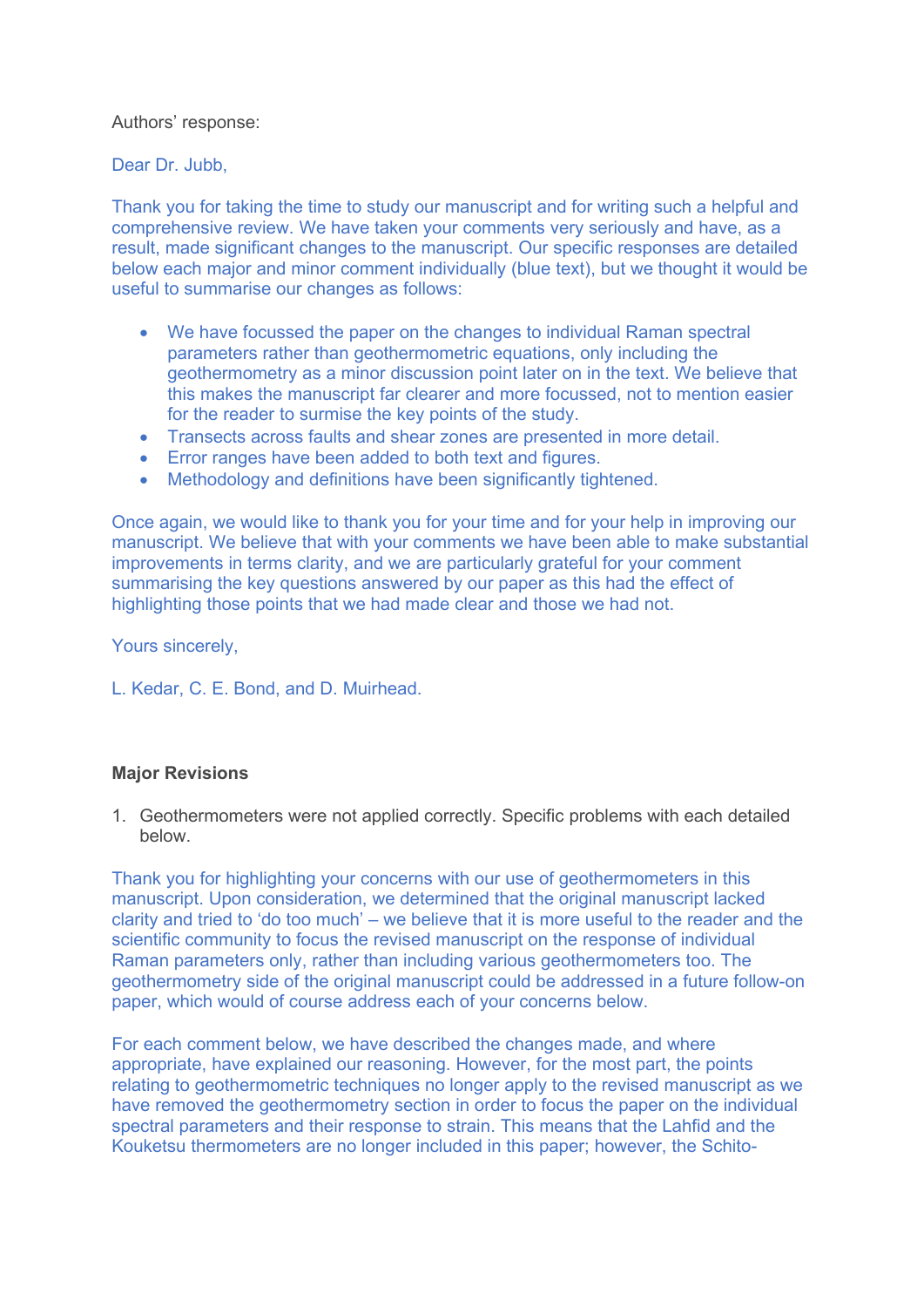Corrado equation is discussed as an implication of our findings relating to individual spectral parameters.

a. Lahfid thermometer:  $T = (RA1-0.3758)/0.0008$ . here RA1=(D1+D4)/(D1+D2+D3+D4+G) using peak areas from Lorentzian peaks fit to Raman spectra collected with 514 nm laser. To apply this thermometer correctly you need to:

(i) Collect the Raman data with a 514 nm laser because dispersion of the D peak will change the calculated area. See the following references for discussions on dispersion effects on Raman spectra of geologic organic matter:

Lünsdorf, 2016, Raman spectroscopy of dispersed vitrinite – Methodical aspects and correlation with reflectance, Inter. J. Coal Geol., 153, 75-86.

Sauerer et al., 2017, Fast and accurate shale maturity determination by Raman spectroscopy measurement with minimal sample preparation, Inter. J. Coal Geol., 173, 150-157

Jubb et al., 2018, High microscale variability in Raman thermal maturity estimates from shale organic matter, Inter. J. Coal Geol., 199, 1-9

(ii) Fit the collected Raman data using a sum of Lorentzian profiles as Lahfid did, not the pseudo-Voigt profile that was used here.

Thank you for pointing out this oversight. In future we will bear this in mind; however, we now no longer use the Lahfid equation.

(iii) Fit the collected Raman spectra with five peaks, not two.

Thank you for highlighting these points. A 514nm was used; this has now been specified (Line 240). The original reason for using 2 peaks as opposed to 5 was that some work (e.g. Schito et al., 2017; Schito and Corrado, 2018; Henry et al., 2019) suggests that the two methods produce comparable trends, and so although not absolutely accurate, we reasoned that it would be possible that some authors may try to equate the two methods, and therefore it was reasonable to investigate the results that might be produced using the two-peak approach. We appreciate that this was not made clear in the original manuscript, and any future work will address this problem. The revised manuscript does not include the Lahfid geothermometer any longer as we focus on individual parametric responses.

b. Kouketsu thermometer:  $T = -2.15(D1-FWHM) + 478$ , collected with 532nm laser, fit using pseudo-Voigt profiles.

The number of peaks fit to the Raman spectra for the Kouketsu thermometer was dependent on several qualitative and quantitative parameters. See flowchart (Figure 3) from Kouketsu 2014 here:

For the sample temperatures in this study (left end of the flow chart), either 4 or 5 peaks needed to be fit to the Raman data in order to correctly apply this geothermometer.

Once again, thank you for these comments. As with the Lahfid thermometer, the Kouketsu thermometer is not included in the revised manuscript owing to our general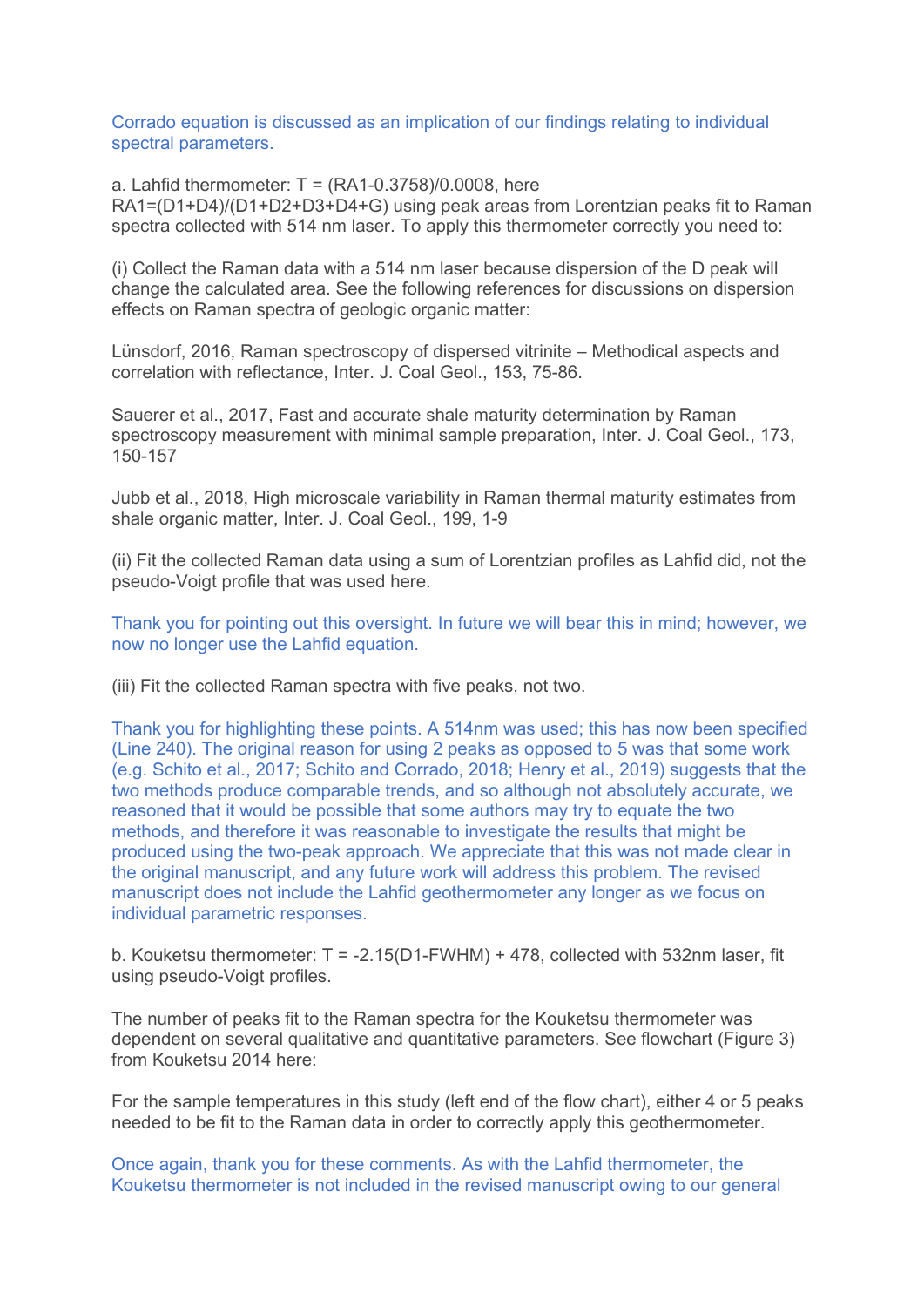refocussing of the paper. Again, the idea was that general use of such geothermometers might result in cross-overs of methods such as this. However, future work will ensure that correct methodology is followed and that any deviations from this are accompanied by valid reasoning.

c. Schito and Corrado estimation of VRo% for use in the Barker and Pawlewiscz geothermometer: T = (ln(VRo%) + 1.68) / 0.0124.

Here the authors have correctly used relationships from Schito and Corrado to determine an equivalent vitrinite reflectance (VRo%) from the Raman spectra. This parameter is then used to determine a temperature using the 1986 thermometer proposed by Barker and Pawelewicz. However, the data that this thermometer is based on are highly uncertain (see Figure 1 from Barker and Pawelewicz 1986 below), making it semi-quantitative at best. Certainly, correlating vitrinite reflectance to an absolute temperature is a large challenge for the field and one that warrants careful study in its own right. Regardless, for the work reported here, an estimation of uncertainty in the determined temperatures using the Barker and Pawelewicz equation **must** be included if this geothermometer is to be used.

The revised manuscript addresses these points by highlighting the uncertainties described above (Line 488). The Schito and Corrado equation is now primarily used as a discussion point rather than a focus to the paper.

2. Analytical uncertainties need to be added to Figures 5, 6, & 7 (where appropriate) and better discussed throughout the text. Specifically, what do uncertainties represent (e.g., propagated precision from fits, standard deviations, reported uncertainties from original geothermometers?), what confidence interval do these uncertainties represent, and what the uncertainties mean for the interpretations drawn from the data.

We have now included uncertainties in the text and corresponding error bars in the figures, and have also expressed what the uncertainties were derived from (e.g. Line 323). These are mostly based on standard deviations for the individual parameters, but for the discussion relating to the Schito and Corrado equation and the resulting conversion through Barker and Pawlewiscz, uncertainties are derived from the original equations.

3. More detail is needed on the organic matter comprising the samples and on the Raman analyses. Specifically:

a. What types of organic matter made up the extracted kerogen? Different organic matter types will have different Raman response due to differences in their molecular structures.

Organic matter types were not analysed, but we have highlighted the fact that changes in lithology may influence the resultant spectra. However, we are more interested in trends in the data and anomalies observed within the transects (which are now presented in more detail: Figure 6).

b. How does the kerogen isolation procedure change the Raman response? If this wasn't' tested, some text describing why this procedure isn't anticipated to impact the Raman spectra needs to be included.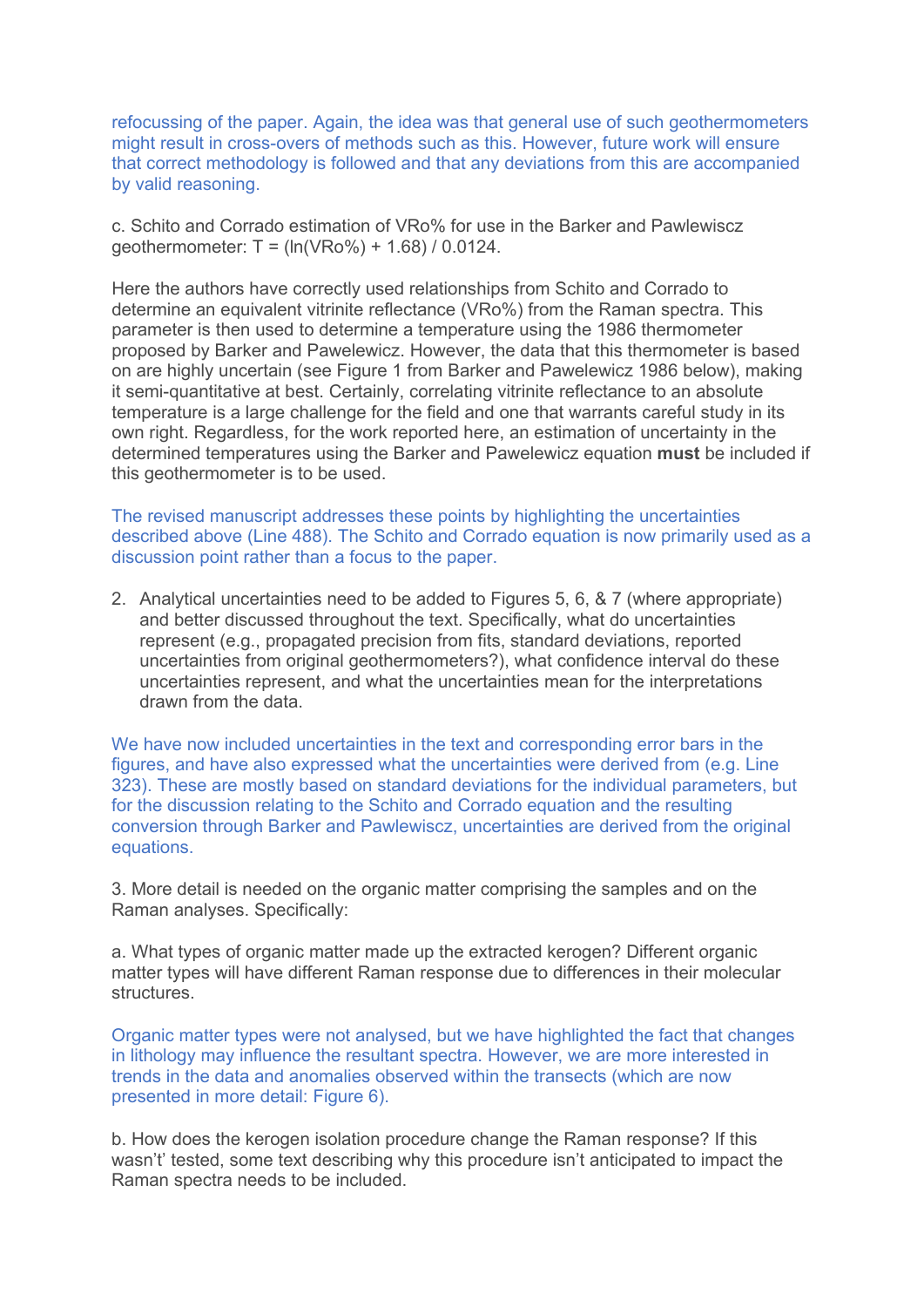This procedure has been performed on many examples where the carbon content may be low and shows no evidence of spectral shift:

J.S. Schmidt, R. Hinrichs, C.V. Araujo, 2017: Maturity estimation of phytoclasts in strew mounts by micro-Raman spectroscopy. International Journal of Coal Geology, Volume 173.

Muirhead, D. K., Parnell, J., Spinks, S. and Bowden, S. A., 2017: Characterization of organic matter in the Torridonian using Raman spectroscopy, Geol. Soc. London, Spec. Publ., 448(1), 71–80)

c. What mesh size were the samples powdered to prior to demineralization?

Samples were not powdered to a specific mesh size (though most were smooth to the touch) but were instead crushed for a length of time that was consistent between samples to minimise the chance of different durations potentially shearing the samples to varying extents, although the effect of this was thought to be minimal. See refs ready above

d. What grade of HCl and at what temperature was used in the demineralization procedure?

Room temperature and 10% HCl were used; these detailed are now included in the manuscript (Lines 236 and 239)

e. Were there entrained clay particles in the kerogen isolates that remained after demineralization? If so, could that impact your results?

During the demineralisation process, clay that was contained within the bulk sample tended to float to the surface of the solution, particularly during neutralisation/rinsing. Once dried, this clay could be scraped off the surface of the residue.

f. What evidence do you have that graphitization has not occurred in any of your samples?

We predict that due to burial depths of 6 to 8km it is extremely unlikely that graphitisation has occurred due to burial conditions. There were no intrusions to elevate temperatures and samples were taken away from the influence of hydrothermal fluids (with the exception of fault surfaces which could of course be conduits for fluids). Finally, none of the observed spectra were graphitic in nature.

g. How did you assess the presence/absence of thermal alteration from the excitation laser during Raman collection?

All acquisitions were the same length and duration, with laser power kept low. Samples were visually checked for signs of burning after each spectrum was recorded.

h. What microscope objective was used? What was the numerical aperture? What was the laser polarization?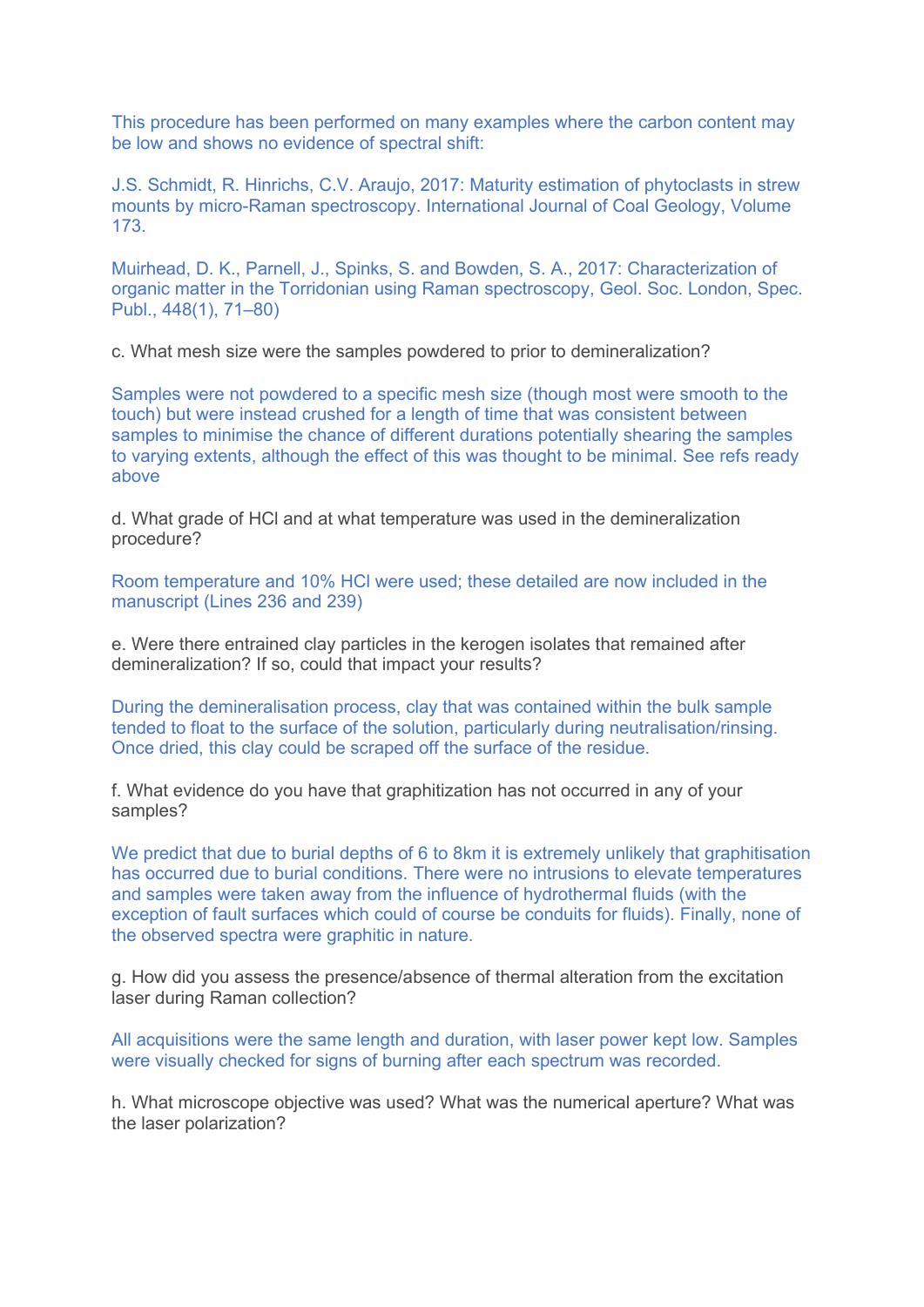The microscope objective was 50x magnification. Numerical aperture was 0.75 and laser was polarized from source.

i. What function was used to smooth the data? How did smoothing the data impact the Raman parameters from the fits?

Smoothing the data aided the visual identification of spectral peaks. Where smoothed spectra still appeared to have significant noise, this was taken as an indication that errors due to the software fitting curves might be increased.

4. Figure 4 shows 'typical' changes in Raman parameters vs. temperature and strain. However, no discussion (or very little) is given to how these 'typical' trends were determined, especially for temperature. A better representation of this kind of analysis can be seen in Henry et al., 2019, Earth-Sci. Reviews. I recommend removing this figure (at least with regards to temperature) and directing readers to the trends shown Henry et al.

Figure 4 is intended to be a visual summary of general trends in Raman spectral parameters and is not to scale. Trends are based on data summarised in Henry et al. (2019) but are simplified further and are not tied to specific numerical values. The figure is simply to visually represent the written description in Section 4.3.

5. The discussion of the Raman band separation (RBS) parameter is unclear throughout and is incorect in several places. Specifically:

a. Section 5.2: "…RBS appears to show no consistent pattern throughout the stratigraphy…". To me, the RBS parameter shows a consistent, if weak, trend decreasing with depth.

We originally described this lack of trend because the variation between adjacent samples was often of the same or similar magnitude to the overall change through the stratigraphic section, so any apparent weak trend could feasibly be a result of this variation. However, we accept that it is still worth mentioning that there does appear to be a weak trend, as you point out. Therefore, we have included a note on this in Lines 348-349: "Raman band separation (RBS) varies through the stratigraphy (Fig. 5b), with what appears to be a prevalence of values >265 in the upper stratigraphy and <265 in the lower sequence."

b. Section 5.2: +/- 4 cm-1 for the RBS parameter is referred to as "high error". What does this error represent (see comment #3) and furthermore, this degree of uncertainty is <+/-2% the determined value. Why do the author's think this level of error is high?

The error is considered to be high because the variation between adjacent samples is of similar magnitude to the overall change observed through the whole sequence (see above comment). We have clarified this in Line 349: "The average error associated with each sample is +/- 4, suggesting that the change through the stratigraphic sequence is not significant."

c. Section 7.2: The statement "It is possible that the samples in this study are not of high enough maturity for a trend in RBS to be seen…." is not correct. Relatively low temperature organic matter show trends in RBS. In fact, both of the citations provided to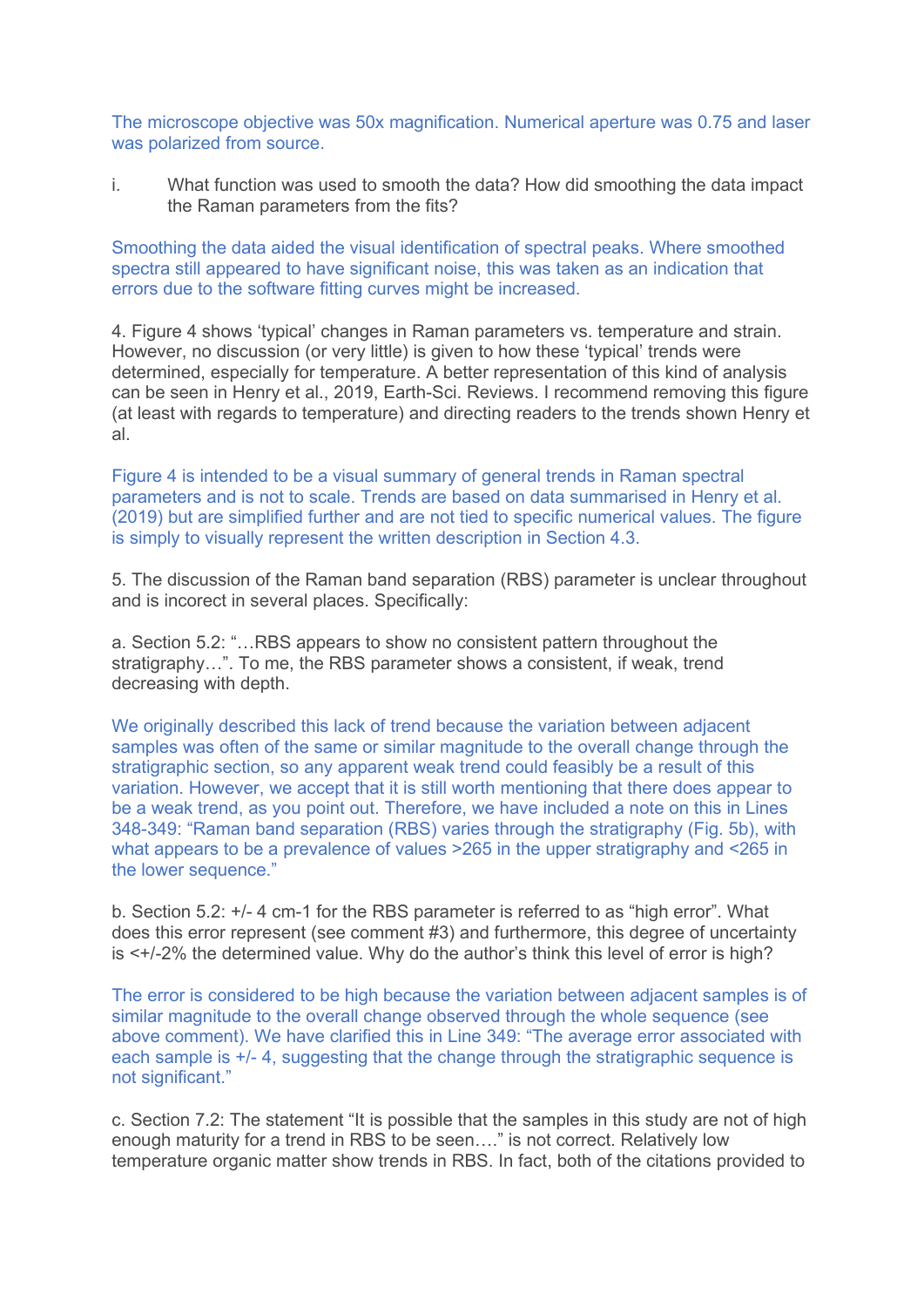support this statement show RBS data with trends for low temperature source rocks. I do not understand where this statement comes from.

This statement originally stemmed from the high degree of variation in low-temperature RBS results presented in the studies cited; however, we accept that this statement is perhaps misleading. We have therefore adapted the manuscript to fit this: Lines 432-434 now read "Raman band separation (RBS) is reported to increase with increasing temperature (Fig. 4b; Zhou et al., 2014; Bonoldi et al., 2016; Sauerer et al., 2017), and so should increase with depth towards the basal thrust in our study."

d. Section 7.2: The statement "This suggests that frictional heating does not play a significant role in changing the Raman spectral parameters on thrust planes." is not supported by the data. RBS is calculated from D- and G-peak frequency. FWHM and peak height are other Raman parameters not included in the RBS parameter.

We suspect that our wording here was unclear and we thank you for highlighting this. In our discussion (Lines 434-440) we now include the following points: "If frictional heating on fault planes were the primary control on changes in RBS, and we assume an approximate instantaneous slip magnitude of ~1 m, then it would be expected that temperatures could rise by >400°C (Savage et al., 2014). This should be enough to produce a shift in RBS which is greater than the general variation we see in our samples. However, Nakamura et al. (2019) report that in addition to temperature, RBS is sensitive to lithology and the effects of fluids, which may explain the variable results we see in this study."

6. Line 372: "….we only observe a decrease in FWHM[d], whilst FWHM[g] changes very little…". This suggests that something weird is going on with either the samples or the analysis as this observation is fairly unexpected. More discussion is needed to explore this observation as FWHM[g] is usually considered one of the "best" indicators of maturity in Raman geothermometry.

We are aware of this discrepancy but thank you for pointing it out! It is beyond the scope of this study to investigate this as we are merely aiming to present the data observed in relation to how the parameters change across locally strained rocks; however, it is worth further investigation, as you correctly suggest.

7. Section 7.8: The statements "From our observations…..equation is less effected by strained environments than…" and "The Kouketsu equation is also more suited to strained environments." illustrate a real disconnect in the author's perspective on Raman geothermometers and what is *actually* being measured when you probe organic matter with a Raman instrument. The Raman response from organic matter is dictated by the molecular structure of the organic matter ensemble in the probe volume of the Raman microscope. Raman geothermometers work because the thermal alteration of organic matter structure as it reacts toward a graphite endmember is deemed irreversible. The interesting question this study is trying to ask is "Does strain, independent of temperature, change organic matter structure such that these effects need to be accounted for when determining a temperature from Raman spectra of geologic organic matter?". That is, all Raman geothermometers should be affected by strained environments if strain is changing the molecular structure of the probed organic matter. Stating that one geothermometer is more appropriate than another for strained environs misses this point. I strongly suggest reworking the discussion and conclusion with perspective on this point.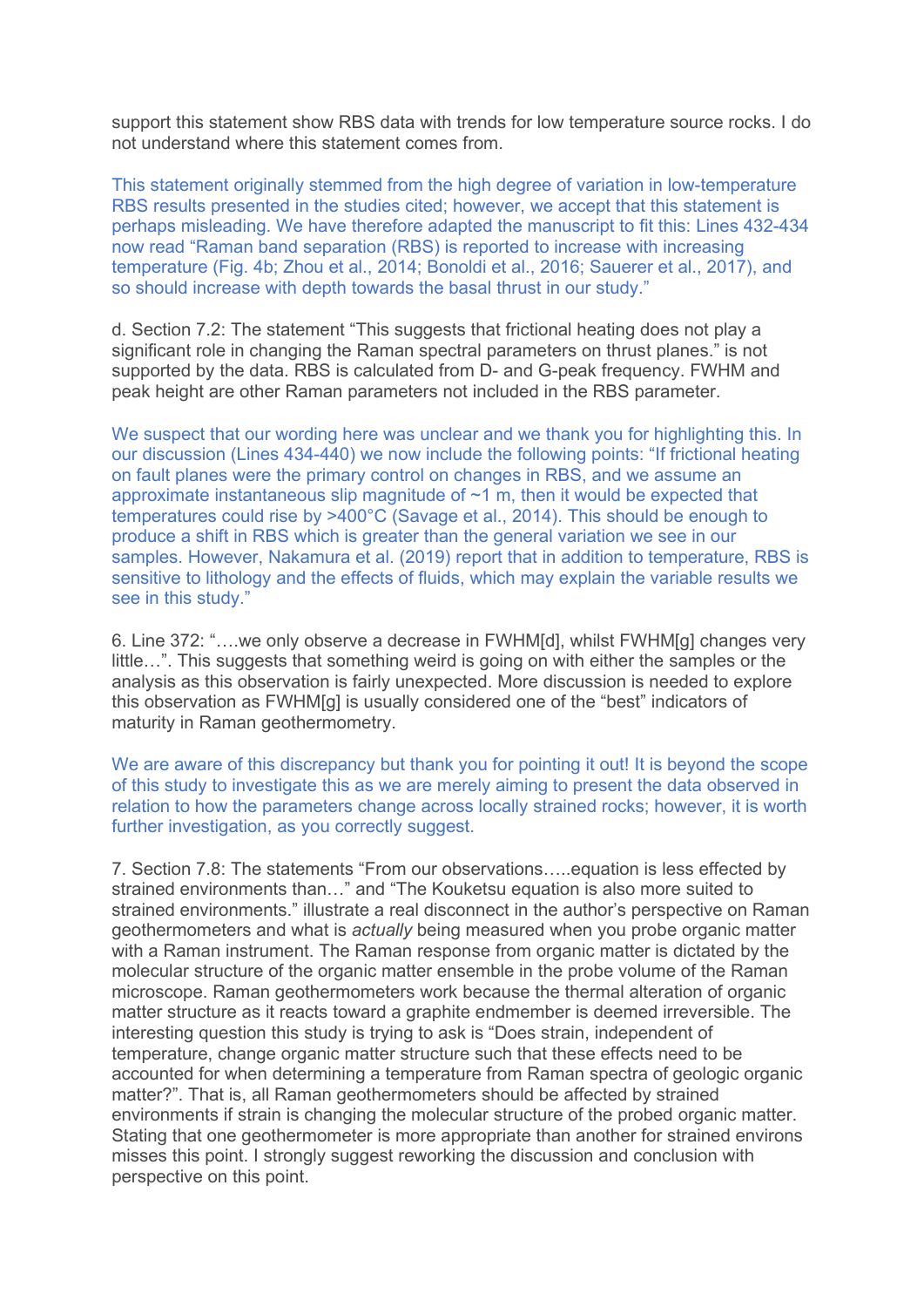We are particularly grateful for this comment as it highlights the key points which we have made clear and those which we have not. Your (correct) interpretation of the key question that this paper is trying to answer was useful for helping us to refine the focus of the manuscript. We also appreciate that all geothermometers will be affected by strain if our results are correct; however, the point we tried to make was that since certain spectral parameters are more affected by strain than others, a geothermometric equation which utilises those parameters which are *less* affected by strain (e.g. FWHM[d]) would logically be *more* applicable in strained environments, although of course this only further highlights the simplicity assumed by many existed Raman geothermometers!

We now only include the Schito and Corrado equation in our manuscript and only do so as a discussion point. We mention the sensitivity of I[d]/I[g] and look at this in the context of our results, if the equation were to be applied (Lines 505-514): "The most significant term in the equation is I[d]/I[g], and our data shows that I[d]/I[g] is strongly affected by strain-related spectral changes. It therefore follows that the equation should be sensitive to strain, but the fact that not all strained samples produce calculated temperature shifts of the same direction or magnitude suggests that the process is more complex than simply strain or temperature having an effect. Regardless of cause, however, an error in calculated temperature of ±10°C in a stratigraphic sequence with an overall temperature range of only 25°C highlights the importance of context when estimating temperatures using this method. For example, if using this temperature data to reconstruct a burial history, then a strained sample might be 'out' by over a kilometre, or it might give the correct value. It is therefore important that more work is done to calibrate Raman geothermometers in rocks which have undergone strain in natural environments."

8. Finally, some discussion should be given to the work examining the Raman response of kerogen to high pressures in laboratory settings. Certainly, the rate of strain between natural samples (as examined here) and laboratory strained samples will be different, but I believe that prior laboratory experiments can provide much insight into the processes under study here. Start with:

Huang et al., 2010, In situ Raman spectroscopy on kerogen at high temperatures and high pressures, Phys. Chem. Minerals, 37, 593-600.

Thank you for this suggestion. We have added as part of Section 6.2 discussing RBS that "pressure also affects peak positions" in Line 441, and have found the references within the Huang paper particularly useful.

## **Minor Revisions**

1. Line 30: define "reliable". This word is subjective without context.

The word "reliable" has been removed, with the sentence now reading "…to develop temperature equations that are based on Raman spectral parameters and are applicable across a range of settings…" (Line 27)

2. Line 40: The use of the term "organic carbon nanostructure" is misleading. Raman spectroscopy of complex geologic organic matter typically only reports on the aromatic character of the organics due to resonance effects (i.e., the electronic bandgap of the aromatic moieties matches the energy of visible wavelengths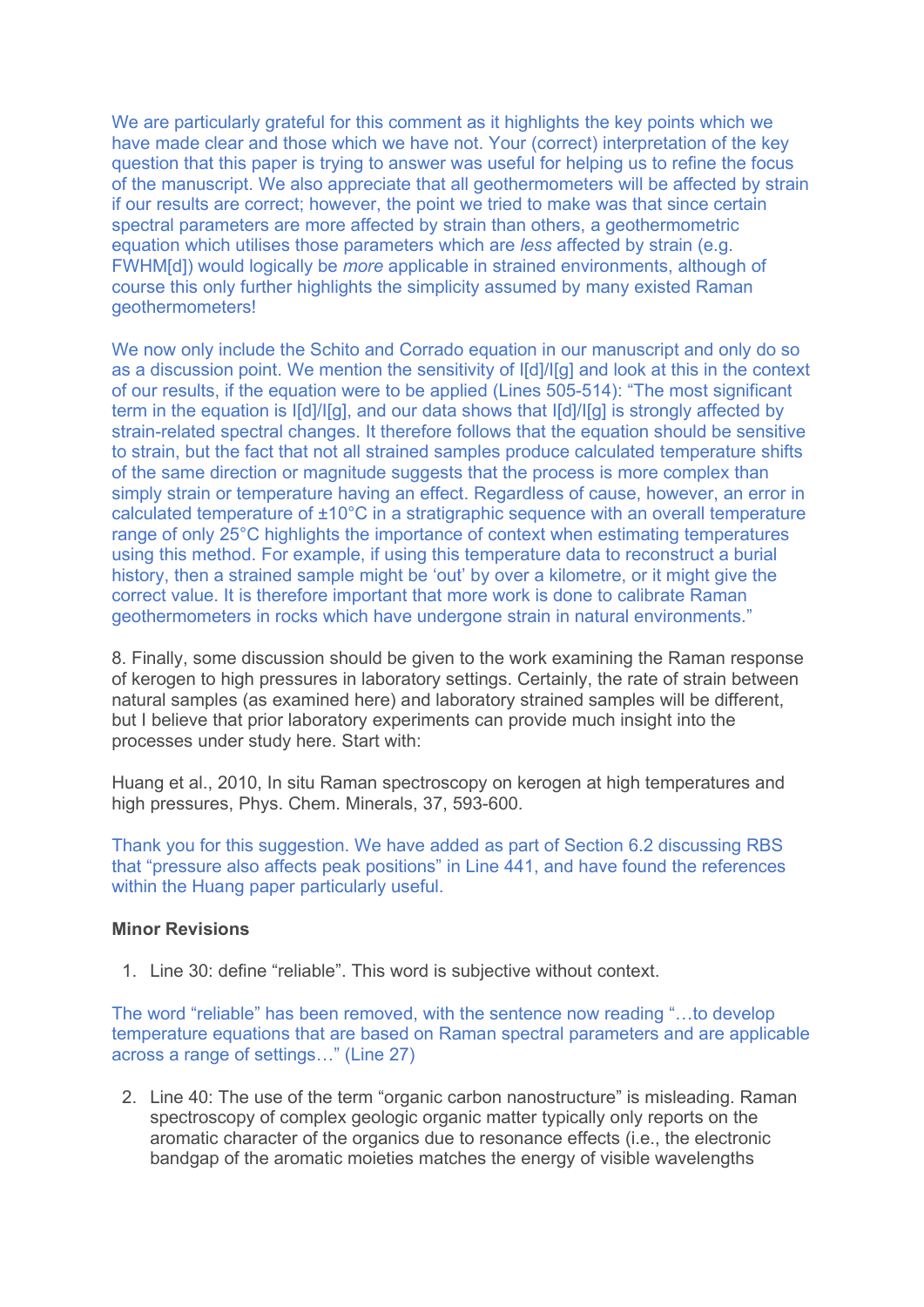commonly used as Raman excitation sources which pumps the response from these functional groups). Suggest rewording as "organic matter aromaticity".

Thank you for this suggestion. However, we have decided to continue with the term "nanostructure" because the aim of this paper is not to analyse the precise structure, bonds, or resonance of the molecules involved but rather to address changes in Raman spectral parameters due to strain. We do not try to discern what these changes precisely imply in terms of the molecular structure of the carbon involved as this is beyond the scope of this paper (but would be worth future study). The term "nanostructure" is only mentioned for the purpose of putting the spectral changes into some context; we do not wish to overcomplicate the concepts involved. We refer the interested reader to the appropriate literature (Line 2).

3. Line 44: Define "FWHM" at first usage.

Definition now included (Line 46). Thank you for pointing this out.

4. Line 154: Define "BRGM" at first usage.

Clarified as the French geological survey (Line 201).

5. Line 171: The statement "Raman spectroscopy measures the wavelengths of backscattered…." is not entirely true. First, Raman scatter occurs in all directions to a degree, not just in the backward direction. Second, Raman is used to measure much more than just different forms of organic carbon. Rephrase.

Thank you for pointing out this oversimplification. We have rephrased the sentence to read "Raman spectroscopy measures the wavelengths of radiation produced by inelastic (Raman) scattering during the de-excitation of electrons in different molecular bonds, in this case focussing on those involved in different forms of organic carbon." (Lines 222- 224)

6. Line 172: More than just "peak temperature and strain conditions" are important for determining the molecular structure of geologic organic carbon. I would argue that biologic origin, depositional conditions, erosion, exposure to oxidants, and microbial activity are just as important as temperature and strain (and perhaps more so!).

This is a valid point and certainly highlights the depth to which organic carbon has been (and still needs to be) studied. However, due to the risk of overcomplicating what actually our methodology section, we have only included an additional note on biological origins here. The sentence now reads: "…depending on many factors during both deposition and burial: these include, but are not limited to, initial kerogen type, peak temperature, and the strain conditions…" (Line 225)

7. Line 173: The statement "Initially, the carbon will exist in the form of fossilized organic matter." is not correct. Initially all of this organic carbon was from living carbon-based life.

We have altered the statement so that it now reads: "In the initial stages of burial, the carbon will have a nanostructure resembling that of kerogen…" (Line 230)

8. Line 180: What does "excess inorganic carbon" mean? Excess of what?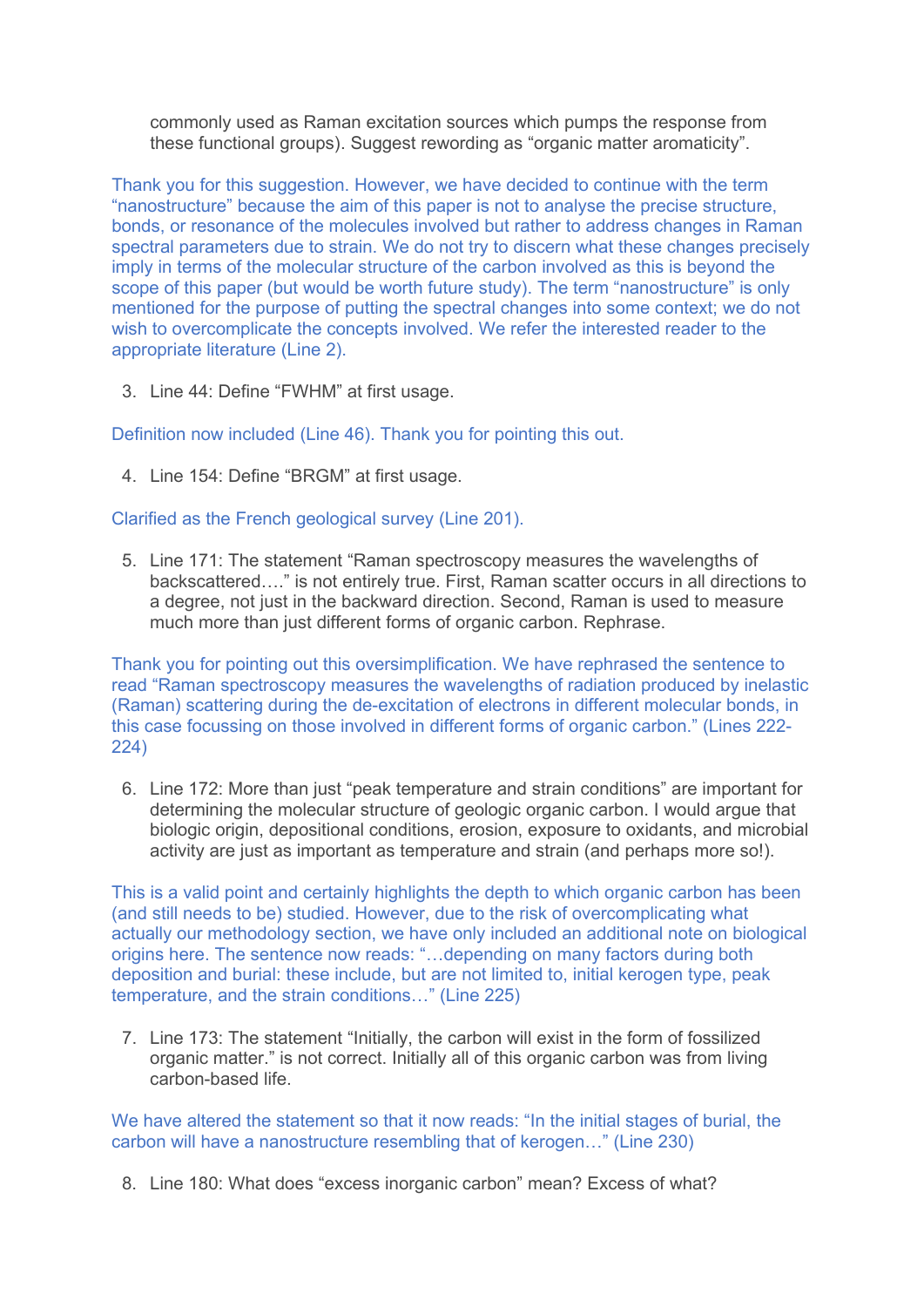The word "excess" is indeed unnecessary and has been deleted.

9. Line 185: Change "lots" to "co-adds".

## Done, thank you.

10. Line 188: In figure 3 the caption states that a "Gaussian-Lorentzian hybrid" was used to fit the spectra. This is commonly termed a Voigt or pseudo-Voigt profile. Regardless, which profile shape was used to fit the data.

## Thank you for pointing this out; we have changed the terminology to fit.

11. Line 204: The statement "The intensity of a single peak is a direct product of signal strength,…" is tautological. Raman intensity is proportional to the fluence of the input excitation source, the number density of oscillators in the probe volume, and the Raman cross-section (itself a function of the molecular polarizability).

Although of course correct, we consider this explanation to be too complex for the point we are trying to make. When dealing with sediments such as those in this study, absolute intensity of the spectral peaks can vary by an order of magnitude whilst intensity *ratios* remain constant, which is why intensity values of individual peaks are not used. We have, however, rephrased the sentence to make it clearer (Lines 269-274): "The intensity of a single peak is a direct product of signal strength, i.e., how many Raman-scattered photons come into contact with the detector. This can be affected by several factors including the amount of carbon present within the laser spot, or the strength of the laser. It is therefore more common to use the ratio between the D- and Gpeaks (I[d]/I[g]), which will be characteristic of the nanostructural features regardless of signal strength."

12. Line 206: The statement "The G-peak is in fact a composite of three spectral bands…" is not correct. For less ordered carbonaceous materials the G-peak is best represented by a single peak, for higher metamorphic grade organic matter there can be another peak or two in there, but for graphene (arguably the most ordered carbonaceous material) there is only one G peak whereas for single-walled carbon nanotubes the G-peak is split into G- and G+ peaks. What I am saying is that Raman spectra of carbonaceous materials is incredibly complicated and so definitive statements such as this are inappropriate.

You are correct to highlight that such a definitive statement is inappropriate; the wording has been changed to reflect this (Lines 279-282): "The G-peak defined here can be considered a composite of up to three spectral bands (D2, G, and D3) depending on metamorphic grade, but at low maturities such as those in this study they are difficult to distinguish and can be collectively referred to as a single peak (Beyssac et al., 2002; Muirhead et al., 2021)."

13. Lines 216-217: What do you mean by "pure graphite"?

Changed to read "complete graphitisation" (Line 289)

14. Line 219: The statement "…shows an increase in RBS with increasing temperature at higher maturities…" is tautological. Increased temperature = higher maturity.